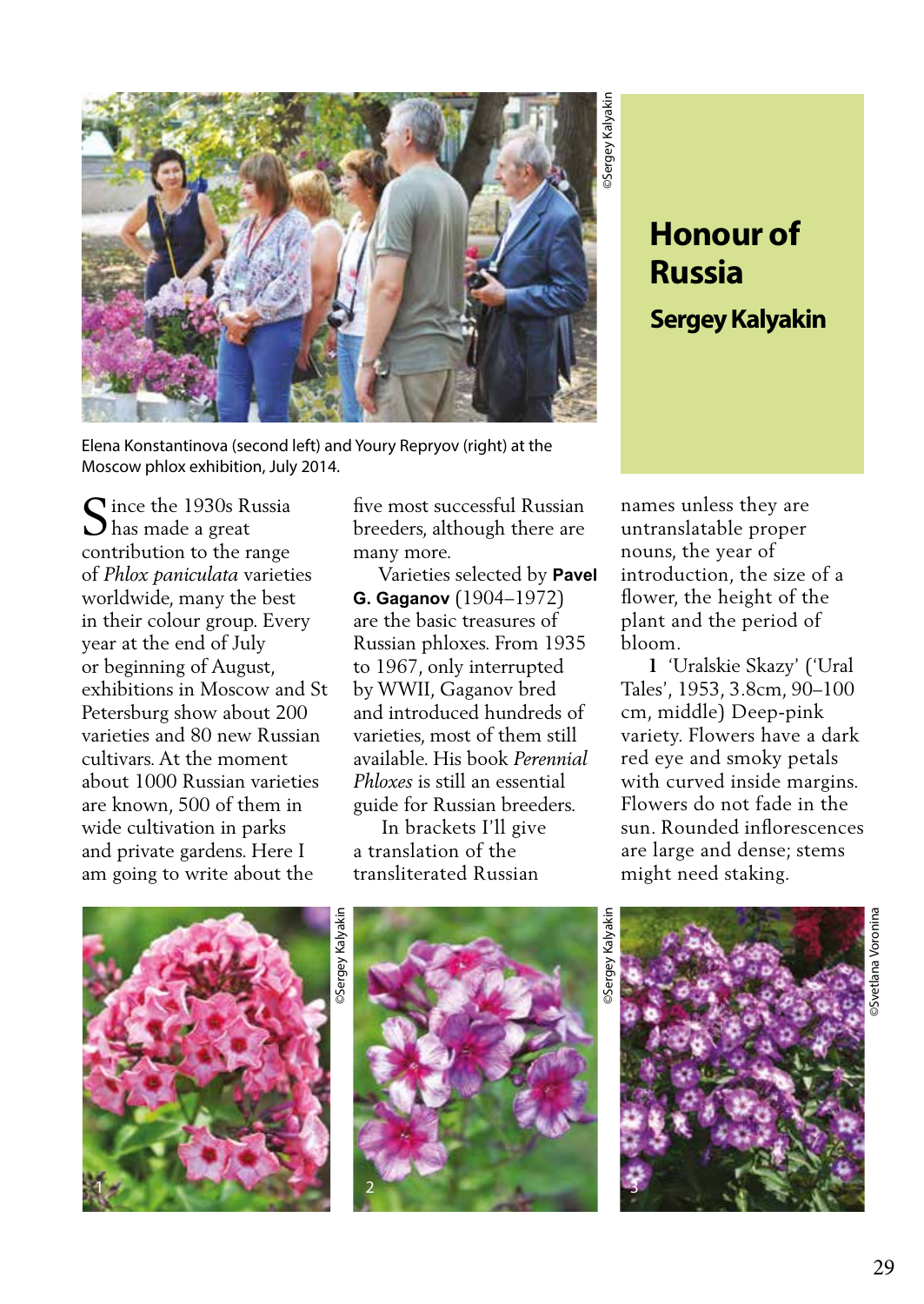

 **2** 'Drakon' ('Dragon', 1958, 4cm, 70–80cm, middle) Deeppurple variety, and one of the most famous smoky phlox. A broad smoky ring consisting of narrow silvery lines is located at the petals' margin. It is a compact phlox with strong stems. It clumps up slowly.

 'Timur' (1956, 3.8cm, 80–90cm, middle/late) Flowers a rich coral pink with a hint of orange. Inflorescences are very large and tight, the bright colour noticeable in any surroundings. A vigorous plant.



 'Taina' ('Enigma', 1963, 3.5cm, 110cm, middle) A dark-violet variety with an inky-purple hue and velvety petals which do not fade in the sun and withstand rain. Small, rounded inflorescences.

 **3** 'Uspekh' ('Success', 1937, 4cm, 70–80cm, middle) One of Gaganov's most famous varieties. Violet flowers with a large white centre may fade a bit in the sun but are not sensitive to rain. Common in catalogues throughout Europe, along with **4** 'Olenka'

6

(1938, 3.7cm, 80cm, middle). Light warm-pink flowers with large white centres and bright-crimson eyes; flowers withstand direct sunlight without fading.

## **Maria F. Sharonova**

(1885–1987) introduced many new varieties of *Clematis, Dahlia* and *Phlox paniculata* from the 1940s. **5** 'Margri' (1952, 4.2cm, 70–80cm, middle) is her most famous and very distinctive cultivar because of its tricolour marking.







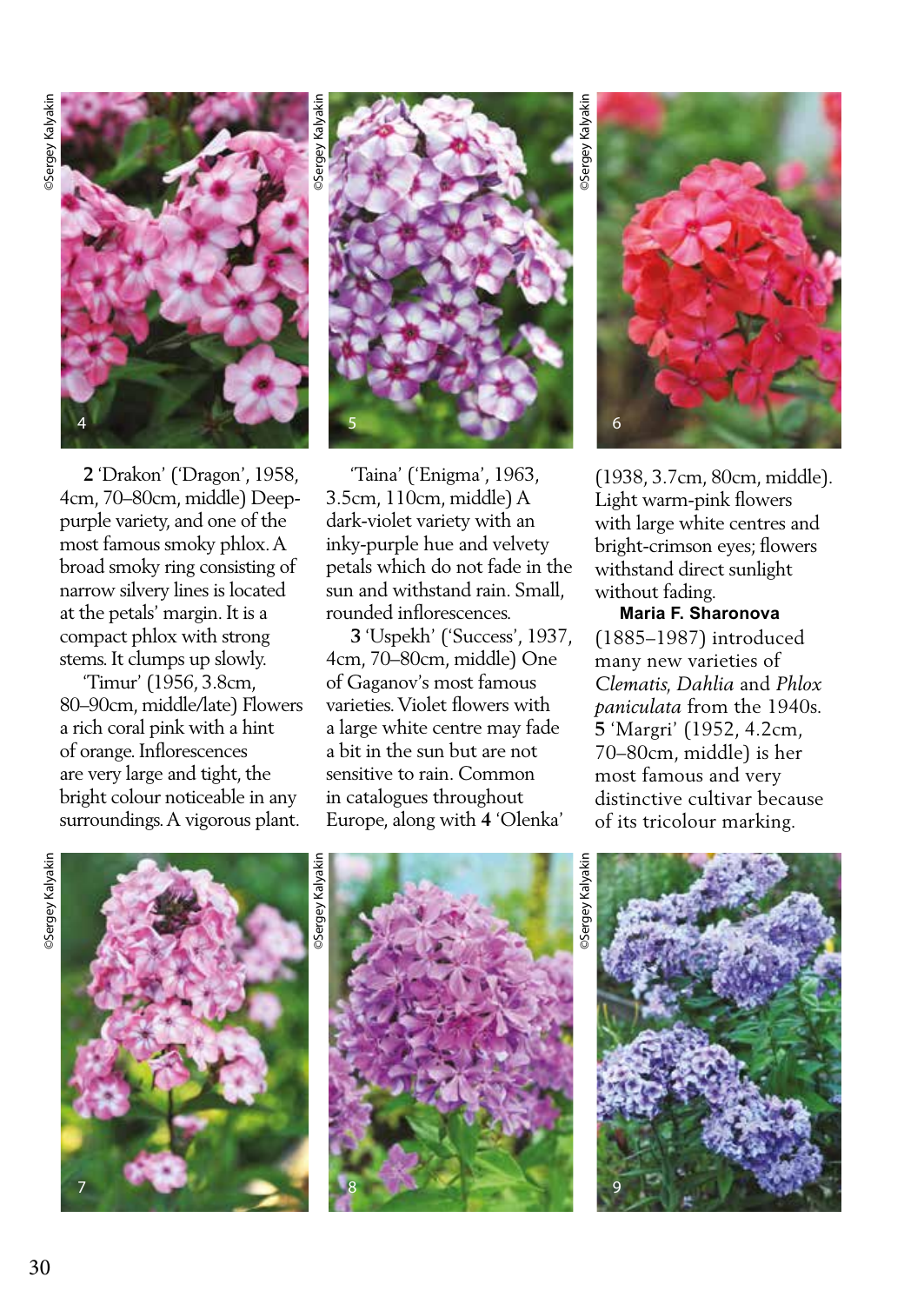

White petals are decorated by bright-violet shades and a crimson ring in the centre.

 'Ametistovyi' ('Amethyst', 1965, 3.8cm, 80cm, middle) is purple with a purple eye. In cool weather the flower centres might get lighter. Blooms continuously for almost two months.

 **6** 'Samantha Smith' (1965, 3.8cm, 70cm, middle) has bright crimson-red flowers with lighter centres. It does not fade in the sun unlike a lot of red varieties.



Elena Konstantinova's trial field.

A very reliable and lowmaintenance cultivar. The phlox was renamed in 1980s after an American girl who wrote to Soviet General Secretary Andropov and was invited to visit the USSR in 1983.

 **Yuri A. Repryov** has a PhD in Technical Sciences. He has patented 27 inventions for the aviation industry and has over a hundred spectacular cultivars of *Phlox paniculata*  to his name. His focus for breeding is the beauty

of each separate flower. Repryov has been selecting *Phlox* since he met Gaganov.

 'Vrubel' (1987, 4.2cm, 80cm, middle) is a lilac-purple cultivar with a dense, ashysilvery haze and tight, large inflorescences. Named after a Russian Art Nouveau painter.

 **7** 'Sekret' ('Secret', 1985, 3.8cm, 90cm, middle). Flowers are pink with a large white centre and pink ring. The margin of the petals is decked with ashy smoke.

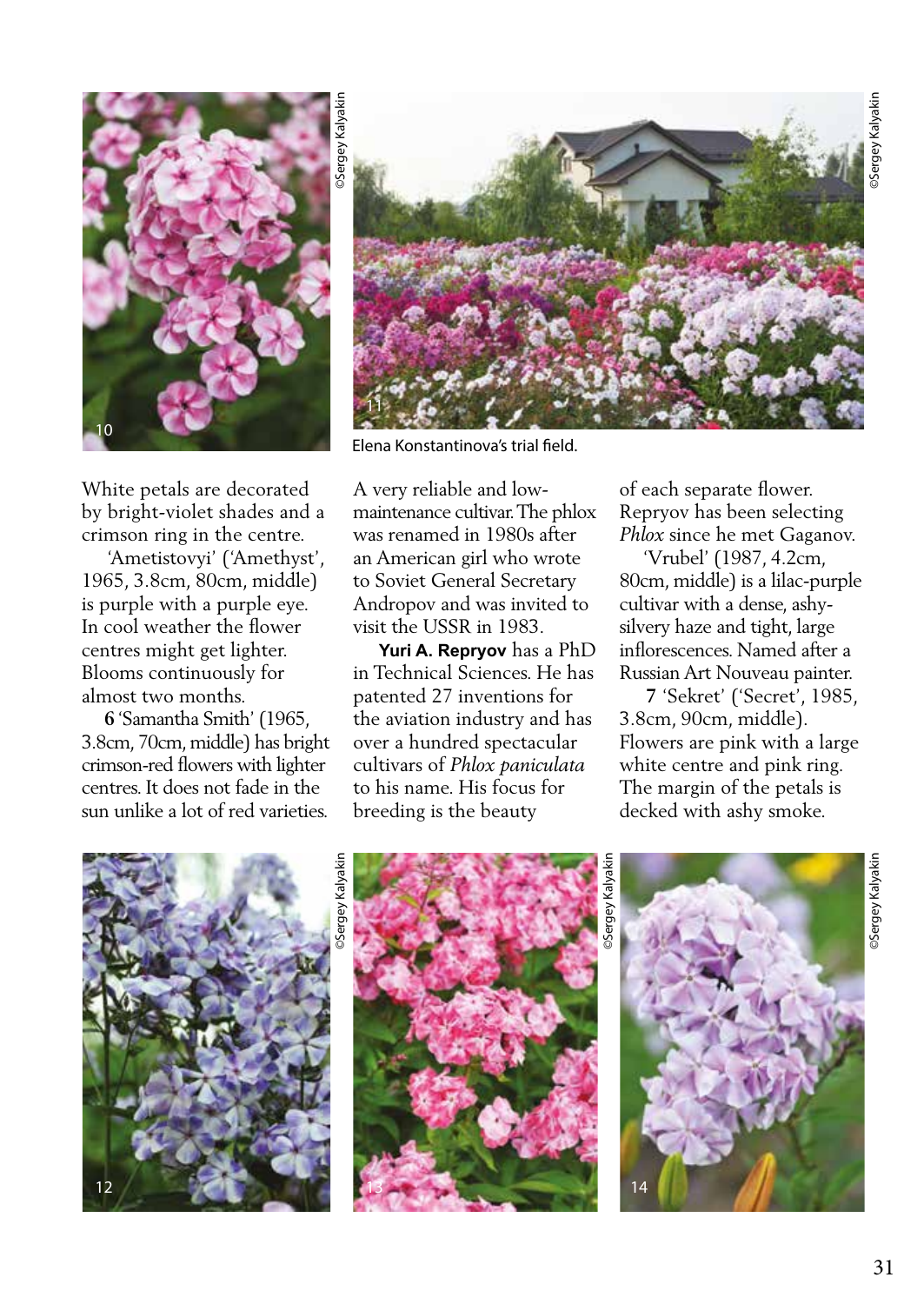

 **8** & **9** 'Gordost Rossii' ('Honour of Russia', 2010, 4.5cm, 100cm, middle) is an outstanding variety with a distinct flower form: petals are divided from each other and curved. This lilac cultivar looks a vibrant pure blue at twilight. Stems are strong, inflorescences large and dense.

 **10** 'Russkaya Krasavitsa' ('Russian Beauty', 1995, 3.7cm, 80cm, middle/late). Flowers have a complicated coloration with hues of saturated pink, light pink and crimson. They can fade in the sun, but still look beautiful.

 **Elena A. Konstantinova**  has a PhD in Economics and is a garden designer. She came to phlox selection with help of Y. Repryov, and now she is the most successful and fruitful Russian breeder and a leader of the Russian Phlox Society. She looks for varieties which will be reliable and need little attention in the border (fig. 11). As well as many outstanding large-flowered cultivars she introduced several series of smallflowered varieties. Now E. Konstantinova is concentrating



Sergey Kalyakir on breeding tall phloxes for the back of mixed borders.

 'Vladimir' (1997, 5 cm, 70–80cm, middle/late) The giant, milky-pink flowers have lighter margins and a small ring in the centre. The variety won a gold medal at the 'Flowers – 2000' international exhibition.

 **12** 'Gzhel' (2003, 4cm, 90–100cm, middle/early) has<br>an unusual coloration: half of  $\frac{g}{g}$ <br>each petal is white, the other  $\frac{g}{g}$ <br>blue. Buds are bright blue an unusual coloration: half of each petal is white, the other blue. Buds are bright blue too. It flowers well even in semi-shade. Named after the traditional Russian ceramics and porcelain craft.

 **13** 'Vals' ('Waltz', 1986, 4cm, 60–70cm, middle/ early) Deep-pink flowers of very warm hue have lighter centres, petals are wavy. This sturdy and reliable variety blooms profusely for a very long period.

 **14** 'Konstantin Melnikov' (1986, 4cm, 70–80cm, middle) was named after a famous Russian architect. Flowers soft lilac, a bit lighter in the centre and at the margins of the flower. Large dense inflorescences, long season, stable stems.

©Sergey Kalyakin ©Sergey Kalyakin ©Sergey Kalyakin ©Sergey Kalyakin Sergey Kalyakin





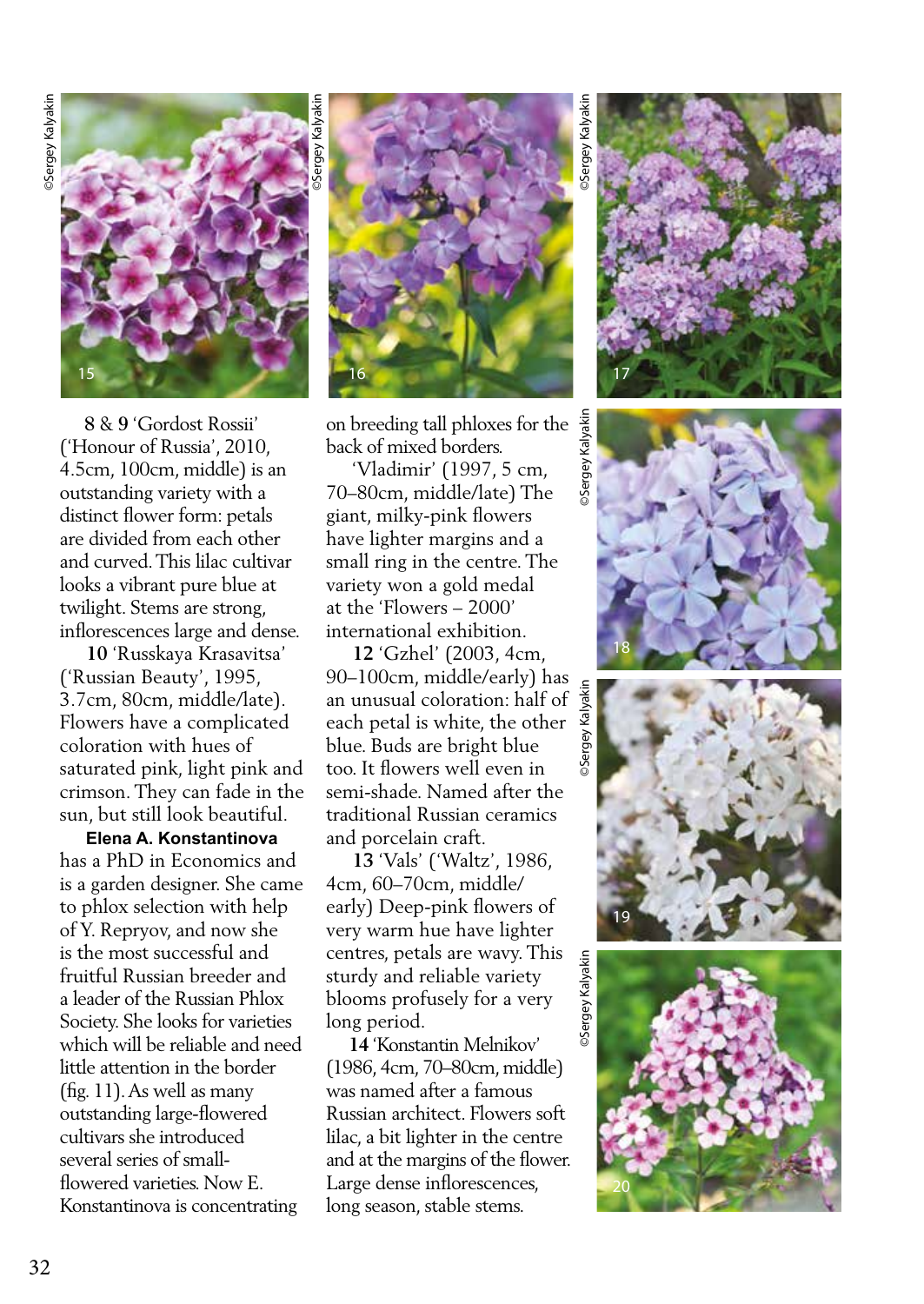



 **15** 'Alexey Lenskyi' (2010, 3.8cm, 60–70cm, middle) is a very showy, spectacular, dramatic variety. It is difficult to describe its coloration but I shall try. Mainly it's a mix of white and lilac: the dark-violet centre spreads irregularly to the margins. White stamens add more contrast. It's impossible to mix up this distinctive phlox with any other. Named after the brother of Elena Konstantinova, who took part in clearing up the aftermath after the Chernobyl (Ukraine) accident, got radiation sickness and died young.

 **16** 'Igor Talkov' (1987, 4.5cm, 70cm, middle/early) Violet phlox, the inner half of each petal is lighter than the outer. Twilight changes its colour to bluish violet. It doesn't fade in the sun and withstands rain without problems although the flowers are large. It flowers

for a very long time and has vigorous stems. Named after a Russian singer.

 **17** & **18** 'Nezabudka' ('Forget-Me-Not', 2005, 4.3cm, 70cm, early) Pure lilac during the day and bright azure at twilight – a real forget-me-not flower. Petals have noticeable rhombic form. Inflorescences are very large but withstand rain well. Bloom lasts a long time. Stems do not need staking.



©Sergey Kalyakin

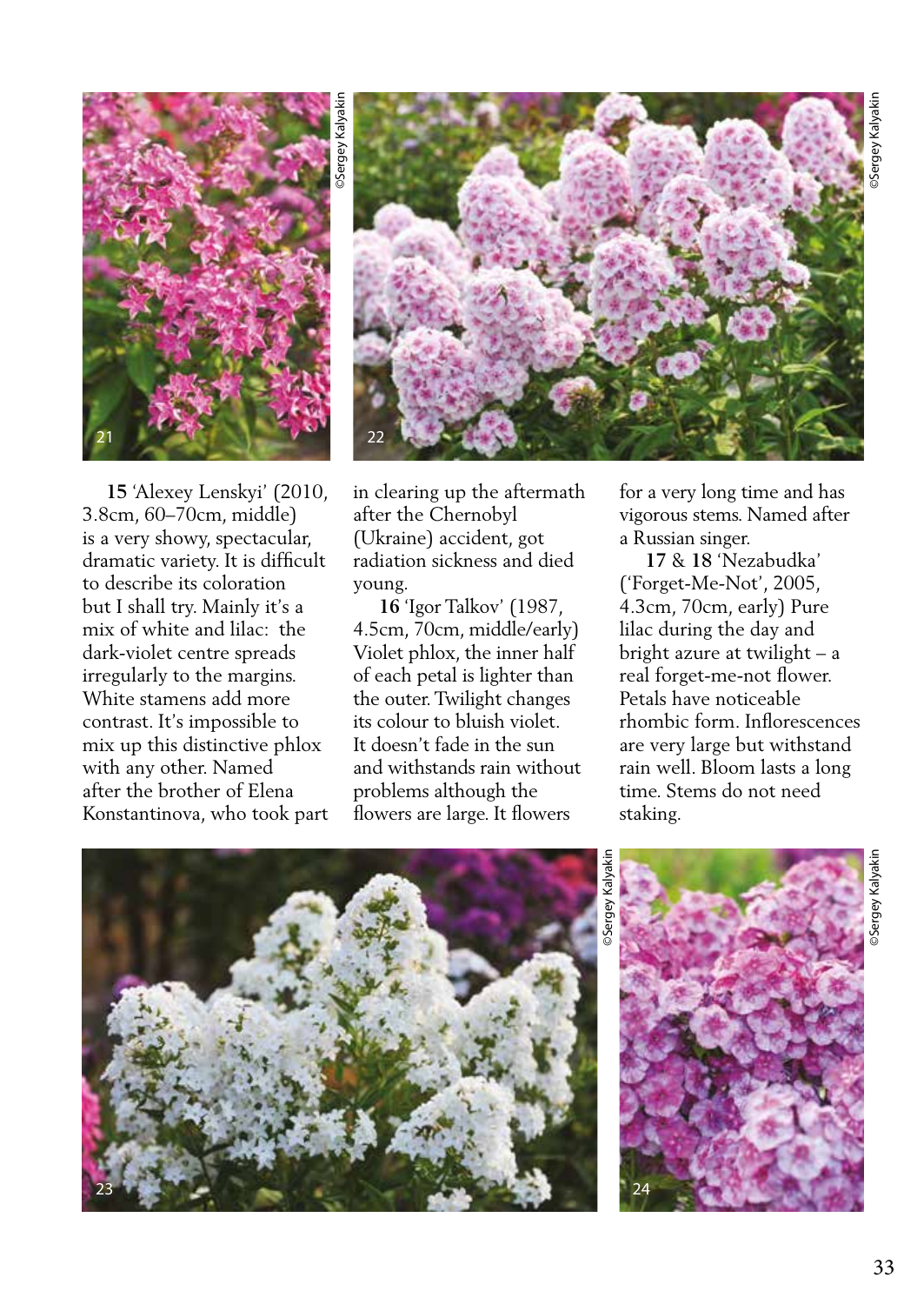

in all other phloxes from the Vual (Veil) series. Flowers for 2½ months. **22** 'Volshebnaya Fleita' ('The Magic Flute', 2010,

2.7cm, 70cm, middle). Small, white, cup-formed flowers have soft-pink spreading centres. A very compact, stable, reliable and vivid variety.

 Last summer Elena Konstantinova invited me to look at her breeding fields located to the north of Moscow. I was lucky to see her promising new seedlings which she had just named: **23** small-flowered, pure white 'Lebedinoe Ozero' ('Swan Lake') and **24** beautiful smoky-painted 'Zhostovskyi Suvenir' ("Zhostovo Souvenir"). These varieties will definitely get their gold in the next exhibitions.

 **Oksana K. Koudryavtseva**  is the most successful breeder from St Petersburg. For the last 15 years many of her varieties have won prizes at Phlox exhibitions.

 **25** 'Archangel' (2008, 4cm, 120cm, middle) is a snow-white phlox with extremely large inflorescences. Stems are vigorous and thick, no need for staking. Unlike many other white varieties it isn't spoilt by rain. Very useful for flower arrangements.

 **26** 'Ptitsa Sirin' ('Sirin Bird', 2006, 2.5cm, 80cm, middle) Rich violet during the day and blue at dusk. Inflorescences are large and well branched. The plant has a rounded form and is blue top to bottom when in flower.

 **27** 'Reverans' ('Curtsy', 2010, 2.8cm, 140–150cm, middle). Star-like soft-pink flowers change to light lilac at twilight. Inflorescences are very large; stems are thick and vigorous – no need for staking. Flowering period is unbelievably long.

 **28** 'Kurazh' ('Courage', 2006, 5.5cm, 100cm, middle). Flamboyant phlox with giant purple flowers with large

 **19** 'Morskaya Pena' ('Sea Foam', 2007, 4.2cm, 70– 80cm, middle). Flowers are an unusual star form. Petals are curved, white with a light-blue hint, and buds soft blue. Very large inflorescences give an impression of lace owing to the shape of flowers. Russians see it as another of Elena Konstantinova's masterpieces.

 **20** 'Mister X' (2006, 2.5cm, 60–70cm, middle). Small-flowered purple phlox with an all-over steely haze and dark-purple eye. Flowers are solid colour almost immediately they open which is rare for smoky varieties. A good and lasting component for a midsummer bunch of flowers.

 **21** 'Vual Pozdnyaya' ('Late Veil', 2008, 2.5cm, 65–70cm, middle/late) has crimson petals, lighter on the back. The shape of the small flowers remains a star, petals are curved inside as



25. Oksana Koudryavtseva with 'Archangel'.